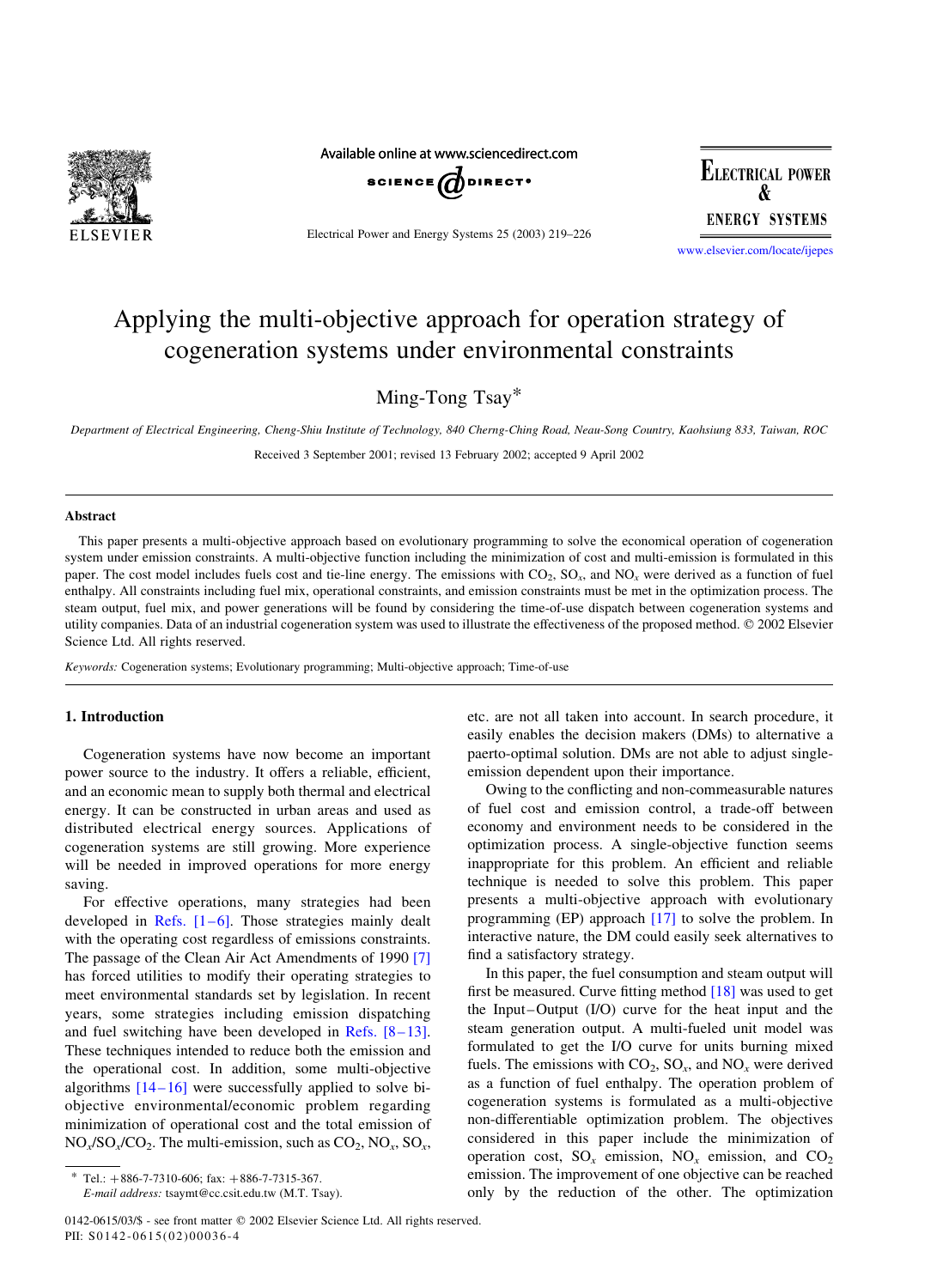

Fig. 1. The diagram of the cogeneration system.

technique of the EP is relied on to solve the multi-objective problem efficiently. This approach will provide a set of flexible best selection for operation dispatch by following the instructions of DMs.

### 2. Problem formulation

Fig. 1 shows the diagram of a cogeneration system with common medium pressure steam headers. The system has *n* extraction-condenser steam turbines for power generation. There are  $n$  back-pressure steam turbine, k extraction-condenser steam turbine and  $k + n$ steam boilers. The fuels including F.O., L.N.G., and coal were used in each boiler. Various models are needed as follows.

## 2.1. I/O cost curve of boilers

It is assumed that the I/O curve of a boiler is a 3rd order polynomial, we have

$$
F_{\text{bi}}(S_{\text{bi}}(t)) = A_0 + A_1 \times S_{\text{bi}}(t) + A_2 \times S_{\text{bi}}^2(t) + A_3 \times S_{\text{bi}}^3(t) \tag{1}
$$

where

 $F_{bi}(S_{bi}(t))$ : consumed enthalpy of the *i*th boiler at time *t* (MBTU/H).

 $S_{\text{bi}}(t)$ : steam output of the *i*th boiler at time t (T/H).  $A_0$ ,  $A_1$ ,  $A_2$ ,  $A_3$ : coefficients of the I/O operation curve.

With mixed fuel used, a proper model needs to be developed. The dual-fueled unit model was formulated in [Ref. \[19\].](#page--1-0) Eq. (2) is used to represent a unit burning three fuels simultaneously. We have

$$
F_{bT}(S_b(t)) = F_{b1}(S_b(t)) \times (\lambda_1(t) + \eta_{1/2} \times \lambda_2(t)
$$

$$
+ \eta_{1/3} \times \lambda_3(t))
$$
 (2)

where

 $F_{\text{bT}}(S_{\text{b}}(t))$ : total consumed enthalpy at time t (MBTU/H).  $F_{h1}(S_h(t))$ : consumed enthalpy of fuel 1 at time t (MBTU/H).  $\eta_{1/2}$ : the efficiency ratio of fuel 1/fuel 2.  $\eta_{1/3}$ : the efficiency ratio of fuel 1/fuel 3.  $\lambda_1(t)$ ,  $\lambda_2(t)$ ,  $\lambda_3(t)$ : the mixed ratio of fuel 1, 2, and 3 at time t with  $\lambda_1(t) + \lambda_2(t) + \lambda_3(t) = 1$ .

The I/O cost curve of boilers can be described by

$$
FBC_T(t) = F_{bT}(S_b(t)) \times BC_T(t)
$$
\n(3)

$$
BC_T(t) = BC_1 \times \lambda_1(t) + BC_2 \times \lambda_2(t) + BC_3 \times \lambda_3(t)
$$
 (4)

where

 $FBC_T(t)$ : the total operation cost of boilers at time t (NT\$).